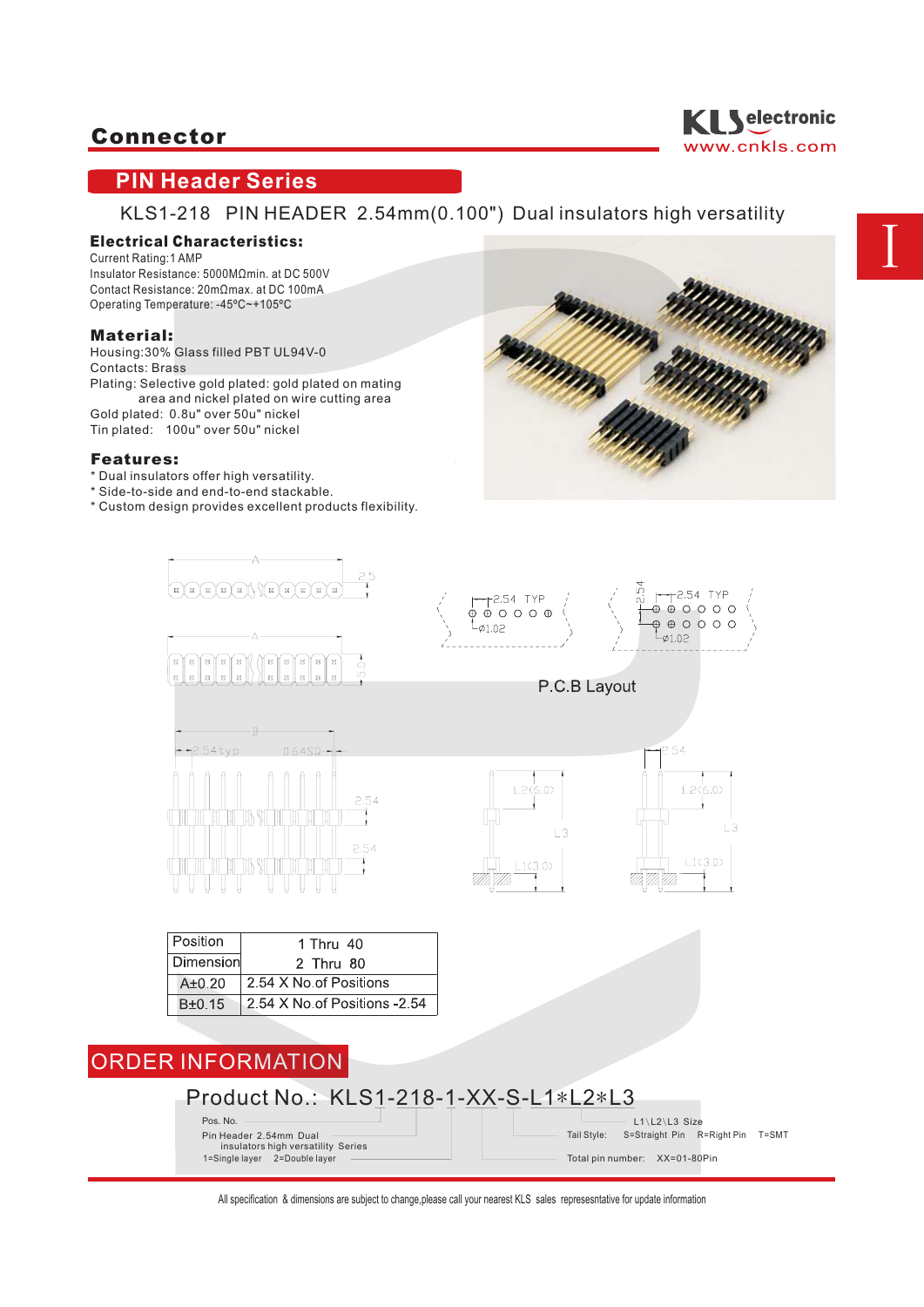

# **PIN Header Series**

KLS1-218 PIN HEADER 2.54mm(0.100") Dual insulators high versatility

### Electrical Characteristics:

Current Rating: 1 AMP Insulator Resistance: 5000MΩmin. at DC 500V Contact Resistance: 20mΩmax. at DC 100mA Operating Temperature: -45ºC~+105ºC

#### Material:

Housing:30% Glass filled PBT UL94V-0 Contacts: Brass Plating: Selective gold plated: gold plated on mating area and nickel plated on wire cutting area Gold plated: 0.8u" over 50u" nickel Tin plated: 100u" over 50u" nickel

#### Features:

- \* Dual insulators offer high versatility.
- \* Side-to-side and end-to-end stackable.
- \* Custom design provides excellent products flexibility.



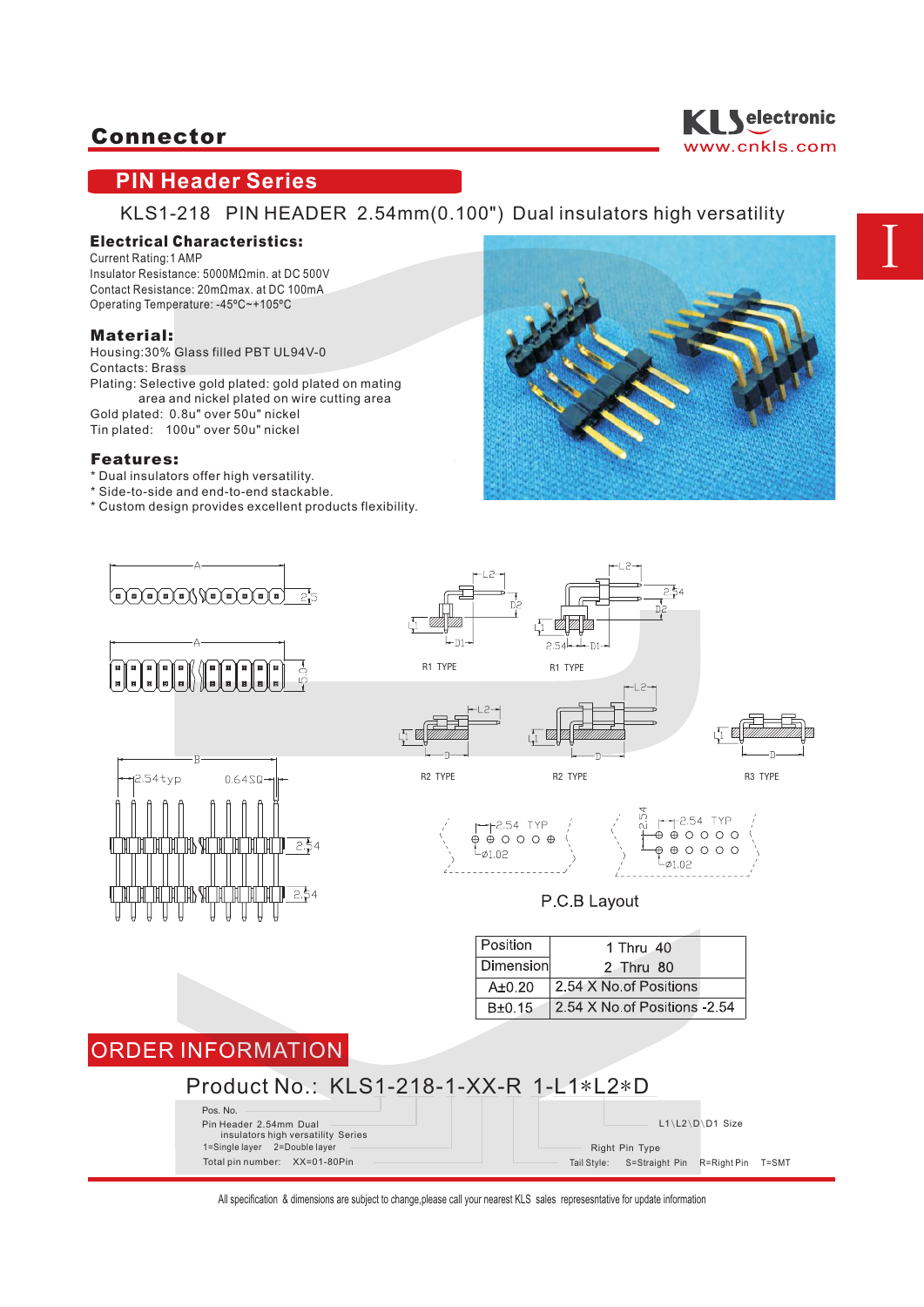

# **PIN Header Series**

KLS1-218 PIN HEADER 2.54mm(0.100") Dual insulators high versatility

### Electrical Characteristics:

Current Rating: 1 AMP Insulator Resistance: 5000MΩmin. at DC 500V Contact Resistance: 20mΩmax. at DC 100mA Operating Temperature: -45ºC~+105ºC

#### Material:

Housing:30% Glass filled PBT UL94V-0 Contacts: Brass Plating: Selective gold plated: gold plated on mating area and nickel plated on wire cutting area Gold plated: 0.8u" over 50u" nickel Tin plated: 100u" over 50u" nickel

#### Features:

- \* Dual insulators offer high versatility.
- \* Side-to-side and end-to-end stackable.
- \* Custom design provides excellent products flexibility.





| Position   | 2 Thru 80                            |
|------------|--------------------------------------|
| Dimension  |                                      |
| $A\pm0.20$ | 2.54 X No.of Positions               |
| $B\pm0.15$ | $\vert$ 2.54 X No of Positions -2.54 |